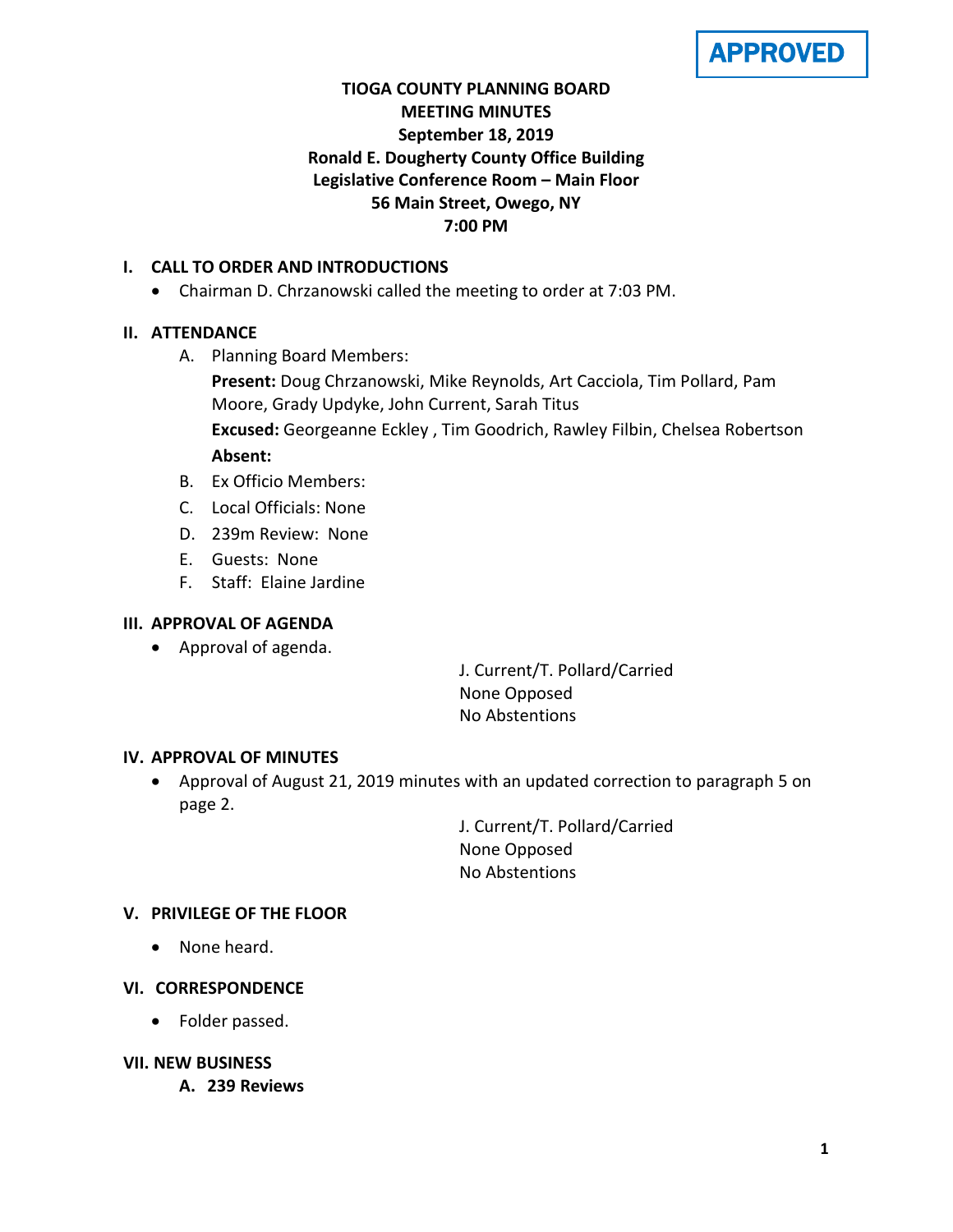

# **1. County Case 2019-014: Town of Richford, Subdivision Local Law Update, Richford Town Board**

The Town of Richford Planning Board and Town Board have been working collaboratively over the past couple years to update their 2003 subdivision local law. With the advent of climate change and its weather impacts, the Town Planning Board felt it was necessary to update the law in a manner that considers how lot layouts can mitigate climate change severe weather impacts.

The Richford Planning Board has carefully drafted and considered the content of this local law update. They have received and incorporated Town Board feedback several times during the drafting process. The Town Board approved that this final draft is ready for the adoption local approval process.

Staff recommends approval of the Subdivision Local Law Update with the condition that the Town Board completes a SEQR review.

#### **Motion to recommend approval of the Subdivision Local Law Update:**

| P. Moore/S. Titus/Carried |   |
|---------------------------|---|
| <b>Yes</b>                | 8 |
| No                        | n |
| <b>Abstention</b>         | n |

### **B. Tioga County Sexual Harassment Prevention Training**

• Board members decided by consensus they would watch the video and take the quiz on their own time.

#### **VIII. REPORTS**

### **A. Local Bits and Pieces**

- 1. Town of Candor A. Cacciola
	- The storm with straight-line winds that happened a few weeks ago brought down many trees, as experienced in Newark Valley as well.

### **2. Town of Nichols** – P. Moore

• Town Planning Board has met with Lodestar Energy, LLC multiple times now for the Smith Creek Road solar project. There is still missing and incorrect information.

### **3. Town of Berkshire** – T. Pollard

• AT&T has delayed their application for SPR for a 235-foot telecommunications tower.

### **4. Town of Tioga –** D. Chrzanowski

- Local approvals for solar projects are wrapping up. Town officials are being strict with these developers that all their local approval requirements be accomplished before their projects get a building permit to start operations.
- Inquired about leases between land owners and farmers farming land. S. Titus said she just recently went to a CCE Broome training on this and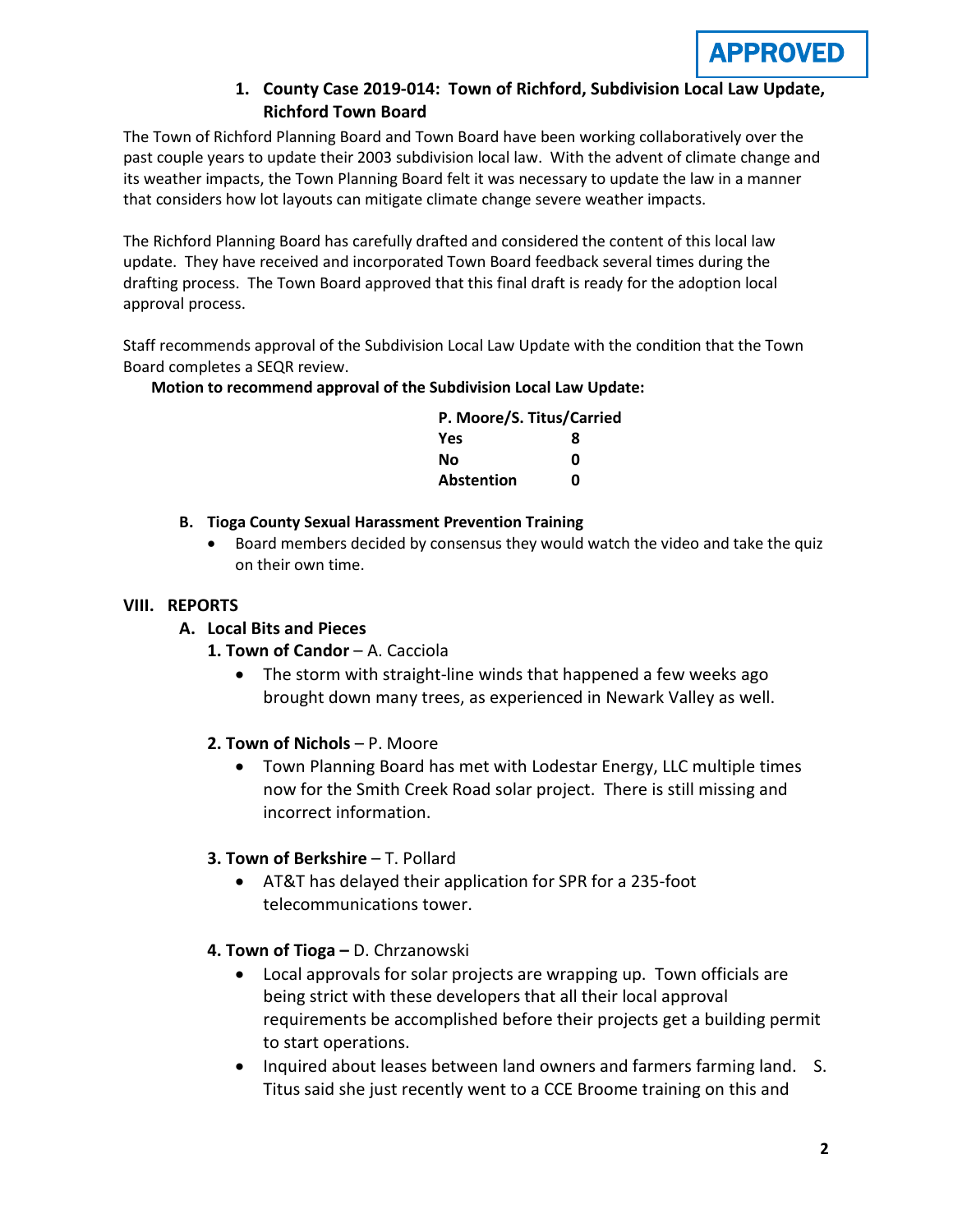

suggested contacting Laura Biasillo. E. Jardine will have Megan Griffiths look into this.

- **5. Village of Waverly –** R. Filbin
	- Not in attendance.
- **6. Village of Owego** G. Eckley
	- Not in attendance.
- **7. Town of Newark Valley** S. Titus
	- Complaints about the Farview Farms pig farms are starting again. E. Jardine stated that there has been a formal complaint now to both the Tioga County Health Department and NYS Department of Agriculture & Markets. She has been corresponding with Lisa McCafferty, Tioga County Health Department Director, on this and would continue to do so. She advocated again that this case should be referred to Bob Somers at the Agricultural Protection Unit for a reasonable and sound agricultural practice investigation and technical assistance.
- **8. Village of Newark Valley –** M. Reynolds
	- A resident survey for the comprehensive plan update, based on the Waverly survey, was sent out with responses due by 9/30.
- **9. Town of Owego** J. Current and C. Robertson
	- No report.
- **10. Town of Barton** G. Updyke
	- No report.
- **11. Town of Richford** vacant
- **12. Spencer** T. Goodrich
	- Not in attendance.

### **B. Staff Report:**

- EDP's new Ag Ed Dev Specialist, Megan Griffiths, started on September 3, and is working on preparing for next year's 8-year agricultural district reviews, an available farmland database, and will assist Town of Nichols official's with implementing their 2012 Agricultural & Farmland Protection Plan, along with the traditional economic development tasks.
- E. Jardine has scheduled a SEQR training by LaBella Associates for October 29 at 5:30 – 7:30 PM. A flyer will be distributed when details are finalized.

### **IX. OLD BUSINESS**

A. None.